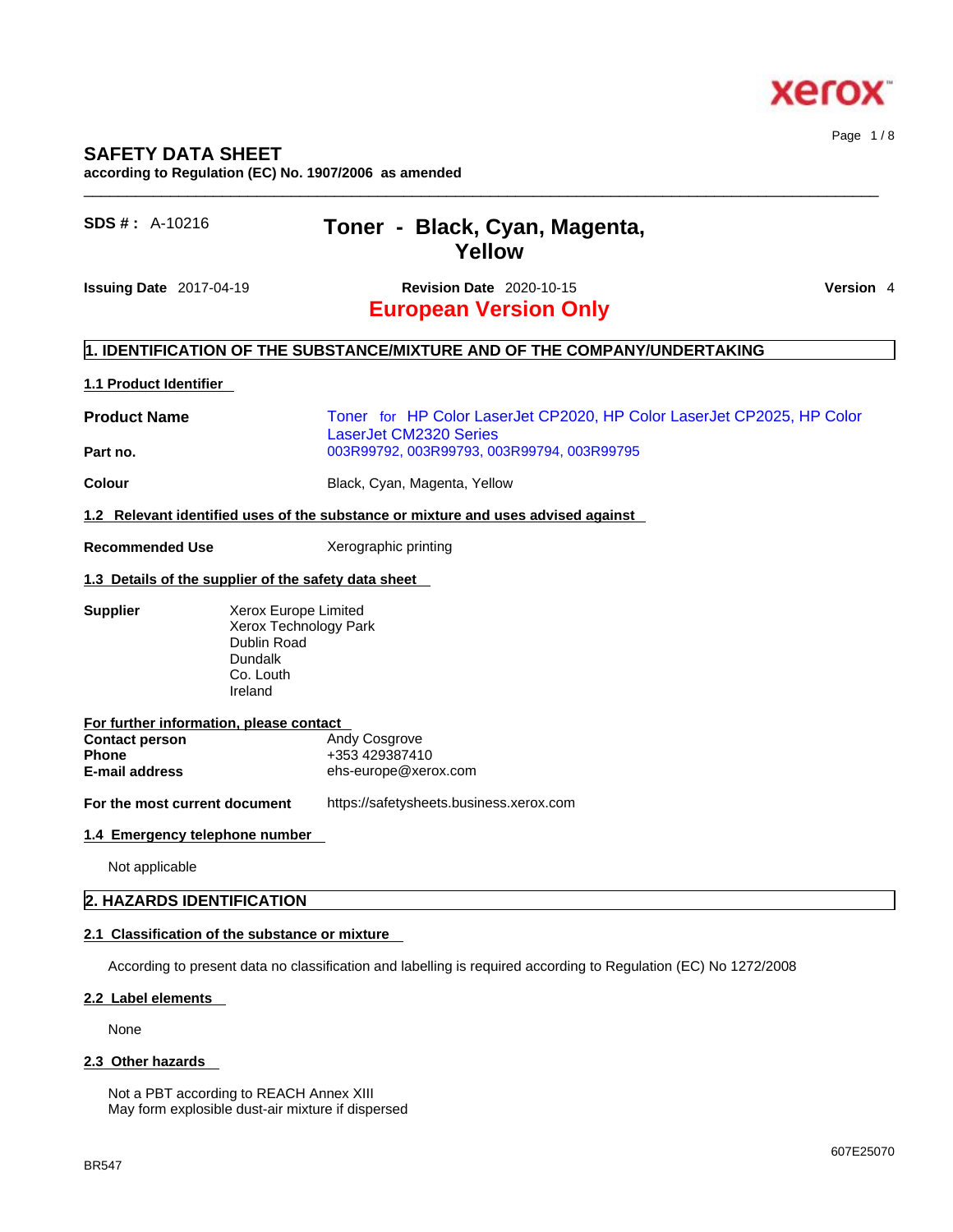Page 2 / 8

**Xerox** 

## **SDS # :** A-10216 **Toner - Black, Cyan, Magenta, Yellow**

 $\_$  ,  $\_$  ,  $\_$  ,  $\_$  ,  $\_$  ,  $\_$  ,  $\_$  ,  $\_$  ,  $\_$  ,  $\_$  ,  $\_$  ,  $\_$  ,  $\_$  ,  $\_$  ,  $\_$  ,  $\_$  ,  $\_$  ,  $\_$  ,  $\_$  ,  $\_$  ,  $\_$  ,  $\_$  ,  $\_$  ,  $\_$  ,  $\_$  ,  $\_$  ,  $\_$  ,  $\_$  ,  $\_$  ,  $\_$  ,  $\_$  ,  $\_$  ,  $\_$  ,  $\_$  ,  $\_$  ,  $\_$  ,  $\_$  ,

**Issuing Date** 2017-04-19 **Revision Date** 2020-10-15 **Version** 4

 $\_$  ,  $\_$  ,  $\_$  ,  $\_$  ,  $\_$  ,  $\_$  ,  $\_$  ,  $\_$  ,  $\_$  ,  $\_$  ,  $\_$  ,  $\_$  ,  $\_$  ,  $\_$  ,  $\_$  ,  $\_$  ,  $\_$  ,  $\_$  ,  $\_$  ,  $\_$  ,  $\_$  ,  $\_$  ,  $\_$  ,  $\_$  ,  $\_$  ,  $\_$  ,  $\_$  ,  $\_$  ,  $\_$  ,  $\_$  ,  $\_$  ,  $\_$  ,  $\_$  ,  $\_$  ,  $\_$  ,  $\_$  ,  $\_$  ,

## **3. COMPOSITION/INFORMATION ON INGREDIENTS**

## **3.2 Mixtures**

| <b>Chemical Name</b>     | Weight % | CAS No.     | <b>EC-No</b> | Classification (Reg.)<br>1272/2008) | Hazard<br><b>Statements</b> | <b>REACH Registration</b><br><b>Number</b> |
|--------------------------|----------|-------------|--------------|-------------------------------------|-----------------------------|--------------------------------------------|
| Styrene acrylate polymer | 70-80    | Proprietary | Not listed   | $\sim$ $\sim$                       | $- -$                       | $- -$                                      |
| Amorphous silica         | $1 - 10$ | 7631-86-9   | 231-545-4    | $\sim$ $\sim$                       | $-1$                        | $-$                                        |
| Magenta pigment          | $1 - 10$ | Proprietary | Listed       | $\sim$ $-$                          | $\sim$ $\sim$               | 01-2119456804-33-0008                      |
| Cyan pigment             | $1 - 10$ | Proprietary | Listed       | --                                  | $\sim$ $\sim$               | 01-2119458771-32-0044                      |
| Carbon black             | $1 - 10$ | 1333-86-4   | 215-609-9    | $\sim$ $\sim$                       | $\sim$ $\sim$               | 01-2119384822-32-0065                      |
| Wax                      | $1 - 10$ | Proprietary | Not listed   | $\sim$ $\sim$                       | $-1$                        | $- -$                                      |
| Yellow pigment           | $1 - 10$ | 6358-31-2   | 228-768-4    | $\overline{\phantom{m}}$            | $\sim$ $\sim$               | $\overline{\phantom{m}}$                   |

#### **Note**

"--" indicates no classification or hazard statements apply.

Components marked as "Not Listed" are exempt from registration.

Where no REACH registration number is listed, it is considered confidential to the Only Representative.

## **4. FIRST AID MEASURES**

#### **4.1 Description of first aid measures**

| <b>General advice</b> | For external use only. When symptoms persist or in all cases of doubt seek medical advice.<br>Show this safety data sheet to the doctor in attendance. |
|-----------------------|--------------------------------------------------------------------------------------------------------------------------------------------------------|
| Eye contact           | Immediately flush with plenty of water. After initial flushing, remove any contact lenses and<br>continue flushing for at least 15 minutes             |
| <b>Skin contact</b>   | Wash skin with soap and water                                                                                                                          |
| <b>Inhalation</b>     | Move to fresh air                                                                                                                                      |
| Ingestion             | Rinse mouth with water and afterwards drink plenty of water or milk                                                                                    |

### **4.2 Most important symptoms and effects, both acute and delayed**

| <b>Acute toxicity</b>   |                                                       |
|-------------------------|-------------------------------------------------------|
| Eyes                    | No known effect                                       |
| <b>Skin</b>             | No known effect                                       |
| <b>Inhalation</b>       | No known effect                                       |
| Ingestion               | No known effect                                       |
| <b>Chronic effects</b>  |                                                       |
| <b>Chronic toxicity</b> | No known effects under normal use conditions          |
| <b>Main symptoms</b>    | Overexposure may cause:                               |
|                         | mild respiratory irritation similar to nuisance dust. |

## **4.3 Indication of immediate medical attention and special treatment needed**

| <b>Protection of first-aiders</b> | No special protective equipment required |
|-----------------------------------|------------------------------------------|
| Notes to physician                | Treat symptomatically                    |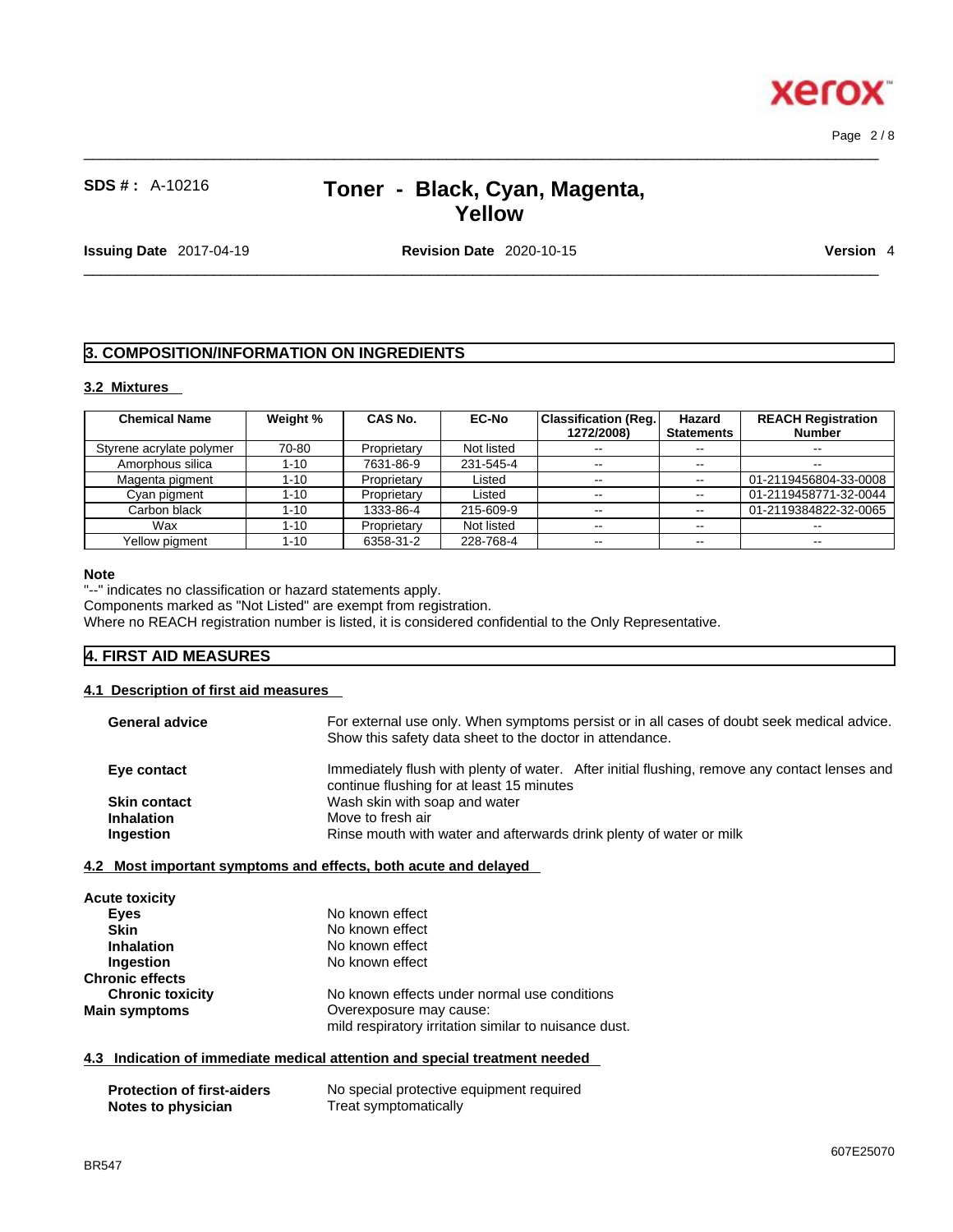xerc

## **SDS # :** A-10216 **Toner - Black, Cyan, Magenta, Yellow**

 $\_$  ,  $\_$  ,  $\_$  ,  $\_$  ,  $\_$  ,  $\_$  ,  $\_$  ,  $\_$  ,  $\_$  ,  $\_$  ,  $\_$  ,  $\_$  ,  $\_$  ,  $\_$  ,  $\_$  ,  $\_$  ,  $\_$  ,  $\_$  ,  $\_$  ,  $\_$  ,  $\_$  ,  $\_$  ,  $\_$  ,  $\_$  ,  $\_$  ,  $\_$  ,  $\_$  ,  $\_$  ,  $\_$  ,  $\_$  ,  $\_$  ,  $\_$  ,  $\_$  ,  $\_$  ,  $\_$  ,  $\_$  ,  $\_$  ,

**Issuing Date** 2017-04-19 **Revision Date** 2020-10-15 **Version** 4

 $\_$  ,  $\_$  ,  $\_$  ,  $\_$  ,  $\_$  ,  $\_$  ,  $\_$  ,  $\_$  ,  $\_$  ,  $\_$  ,  $\_$  ,  $\_$  ,  $\_$  ,  $\_$  ,  $\_$  ,  $\_$  ,  $\_$  ,  $\_$  ,  $\_$  ,  $\_$  ,  $\_$  ,  $\_$  ,  $\_$  ,  $\_$  ,  $\_$  ,  $\_$  ,  $\_$  ,  $\_$  ,  $\_$  ,  $\_$  ,  $\_$  ,  $\_$  ,  $\_$  ,  $\_$  ,  $\_$  ,  $\_$  ,  $\_$  ,

## **5. FIREFIGHTING MEASURES**

## **5.1 Extinguishing media**

**Suitable extinguishing media** Use water spray or fog; do not use straight streams, Foam

**Unsuitable extinguishing media** Do not use a solid water stream as it may scatterand spread fire

## **5.2 Special hazards arising from the substance or mixture**

Fine dust dispersed in air, in sufficient concentrations, and in the presence of an ignition source is a potential dust explosion hazard

**Hazardous combustion products**Hazardous decomposition products due to incomplete combustion, Carbon oxides, Nitrogen oxides (NOx)

## **5.3 Advice for fire-fighters**

In the event of fire and/or explosion do not breathe fumes. Wear fire/flame resistant/retardant clothing. Use self-contained pressure-demand breathing apparatus if needed to prevent exposure to smoke or airborne toxins. Wear self-contained breathing apparatus and protective suit.

## **Other information**

| Flammability | Not flammable  |
|--------------|----------------|
| Flash point  | Not applicable |

## **6. ACCIDENTAL RELEASE MEASURES**

## **6.1 Personal precautions, protective equipment and emergency procedures**

Avoid breathing dust

## **6.2 Environmental precautions**

Although toner is not an aquatic toxin, microplastics may be a physical hazard to aquatic life and should not be allowed to enter drains, sewers, or waterways

## **6.3 Methods and material for containment and cleaning up**

| <b>Methods for containment</b> | Prevent dust cloud                                                                |  |
|--------------------------------|-----------------------------------------------------------------------------------|--|
| Methods for cleaning up        | Use a vacuum cleaner to remove excess, then wash with COLD water. Hot water fuses |  |
|                                | the toner making it difficult to remove                                           |  |

## **6.4 Reference to other sections**

See section 12 for additional ecological information See Section 13 for additional information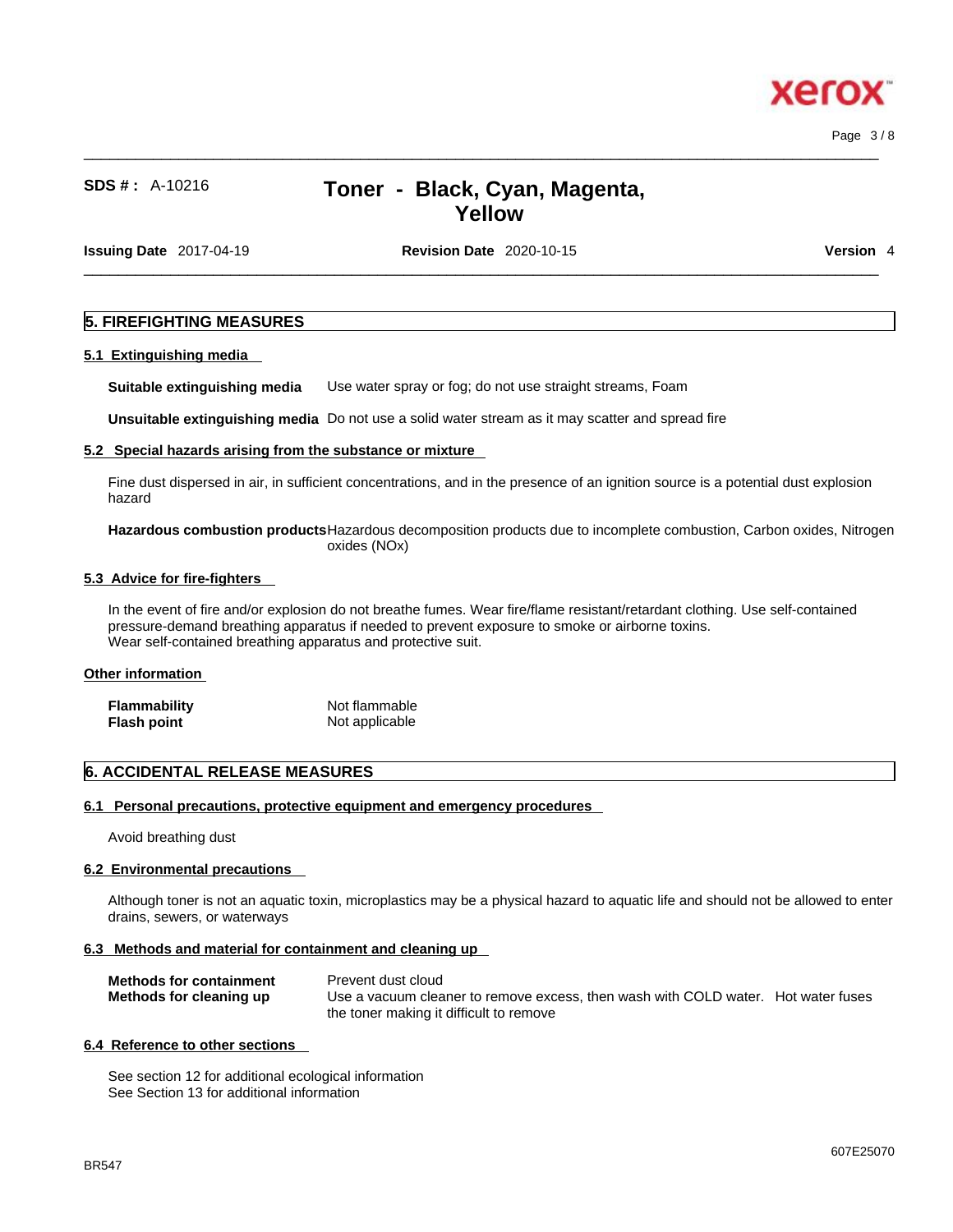## $\_$  ,  $\_$  ,  $\_$  ,  $\_$  ,  $\_$  ,  $\_$  ,  $\_$  ,  $\_$  ,  $\_$  ,  $\_$  ,  $\_$  ,  $\_$  ,  $\_$  ,  $\_$  ,  $\_$  ,  $\_$  ,  $\_$  ,  $\_$  ,  $\_$  ,  $\_$  ,  $\_$  ,  $\_$  ,  $\_$  ,  $\_$  ,  $\_$  ,  $\_$  ,  $\_$  ,  $\_$  ,  $\_$  ,  $\_$  ,  $\_$  ,  $\_$  ,  $\_$  ,  $\_$  ,  $\_$  ,  $\_$  ,  $\_$  ,

## **SDS # :** A-10216 **Toner - Black, Cyan, Magenta, Yellow**

**Issuing Date** 2017-04-19 **Revision Date** 2020-10-15 **Version** 4

 $\_$  ,  $\_$  ,  $\_$  ,  $\_$  ,  $\_$  ,  $\_$  ,  $\_$  ,  $\_$  ,  $\_$  ,  $\_$  ,  $\_$  ,  $\_$  ,  $\_$  ,  $\_$  ,  $\_$  ,  $\_$  ,  $\_$  ,  $\_$  ,  $\_$  ,  $\_$  ,  $\_$  ,  $\_$  ,  $\_$  ,  $\_$  ,  $\_$  ,  $\_$  ,  $\_$  ,  $\_$  ,  $\_$  ,  $\_$  ,  $\_$  ,  $\_$  ,  $\_$  ,  $\_$  ,  $\_$  ,  $\_$  ,  $\_$  ,

Page 4 / 8

xero

## **7. HANDLING AND STORAGE**

## **7.1 Precautions for safe handling**

Handle in accordance with good industrial hygiene and safety practice, Avoid dust accumulation in enclosed space, Prevent dust cloud

**Hygiene measures** None under normal use conditions

#### **7.2 Conditions for safe storage, including any incompatibilities**

Keep container tightly closed in a dry and well-ventilated place, Store at room temperature

#### **7.3 Specific end uses**

Xerographic printing

## **8. EXPOSURE CONTROLS/PERSONAL PROTECTION**

**8.1 Control parameters** 

| <b>Xerox Exposure Limit</b> | $2.5 \text{ mg/m}^3$ (total dust)      |
|-----------------------------|----------------------------------------|
| <b>Xerox Exposure Limit</b> | $0.4 \text{ mg/m}^3$ (respirable dust) |

**8.2 Exposure controls** 

**Engineering measures** None under normal use conditions

**Personal protective equipment** 

| Eye/face protection           | No special protective equipment required |
|-------------------------------|------------------------------------------|
| <b>Hand protection</b>        | No special protective equipment required |
| Skin and body protection      | No special protective equipment required |
| <b>Respiratory protection</b> | No special protective equipment required |
| <b>Thermal hazards</b>        | None under normal processing             |
|                               |                                          |

**Environmental Exposure Controls Environmental Exposure Controls** 

Keep out of drains, sewers, ditches and waterways

## **9. PHYSICAL AND CHEMICAL PROPERTIES**

## **9.1 Information on basic physical and chemical properties**

| Appearance<br><b>Physical state</b><br><b>Colour</b> | Powder<br>Solid<br>Black, Cyan, Magenta, Yellow | Odour<br><b>Odour threshold</b><br>рH | Faint<br>Not applicable<br>Not applicable |  |
|------------------------------------------------------|-------------------------------------------------|---------------------------------------|-------------------------------------------|--|
| <b>Flash point</b>                                   | Not applicable                                  |                                       |                                           |  |
| <b>Melting / Freezing Point</b>                      | Not applicable                                  |                                       |                                           |  |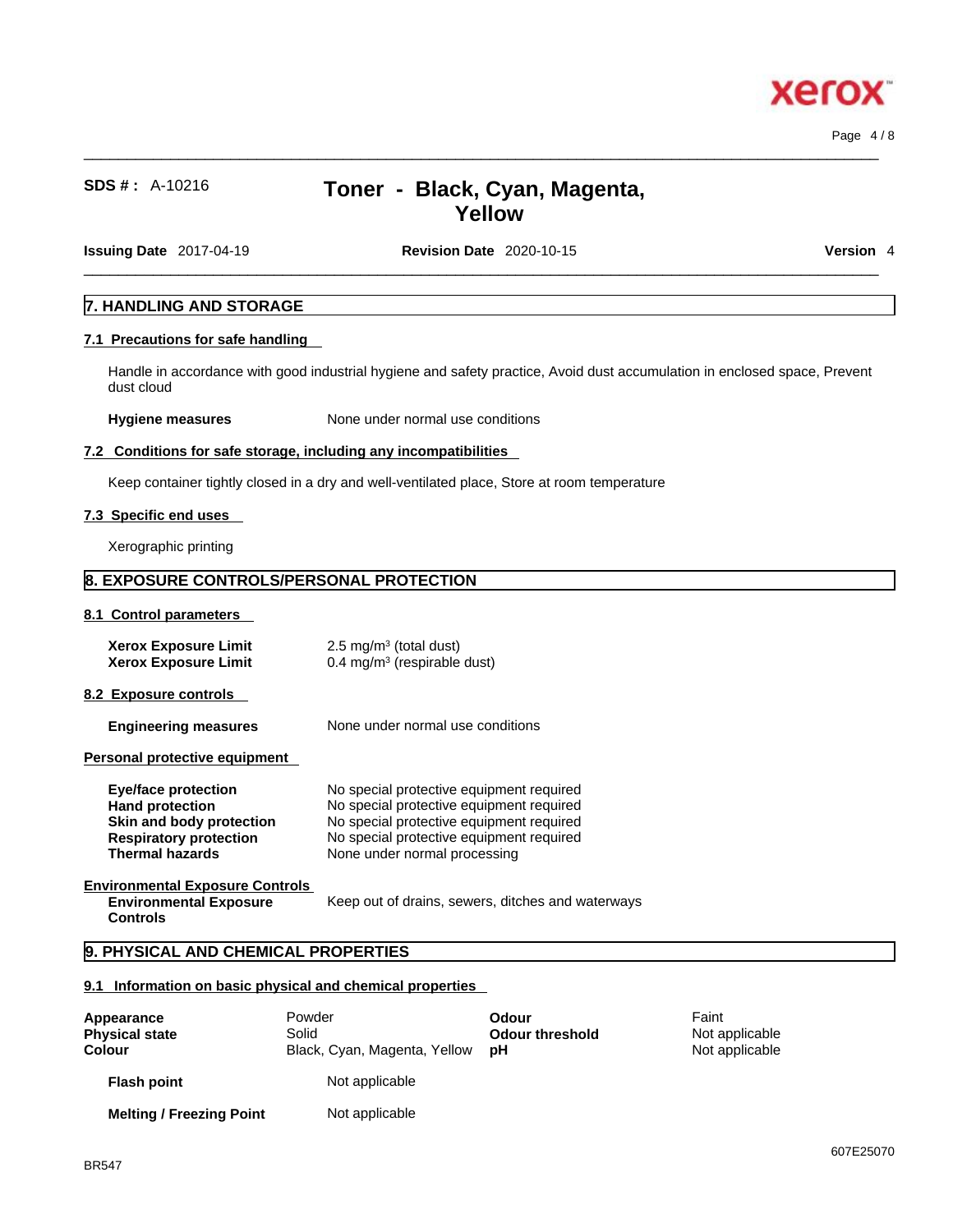## $\_$  ,  $\_$  ,  $\_$  ,  $\_$  ,  $\_$  ,  $\_$  ,  $\_$  ,  $\_$  ,  $\_$  ,  $\_$  ,  $\_$  ,  $\_$  ,  $\_$  ,  $\_$  ,  $\_$  ,  $\_$  ,  $\_$  ,  $\_$  ,  $\_$  ,  $\_$  ,  $\_$  ,  $\_$  ,  $\_$  ,  $\_$  ,  $\_$  ,  $\_$  ,  $\_$  ,  $\_$  ,  $\_$  ,  $\_$  ,  $\_$  ,  $\_$  ,  $\_$  ,  $\_$  ,  $\_$  ,  $\_$  ,  $\_$  , **Issuing Date** 2017-04-19 **Revision Date** 2020-10-15 **Version** 4 **Boiling point/boiling range** Not applicable<br> **Softening point**  $49 - 60 °C$  / **Softening point** 49 - 60 °C / 120 - 140 °F **Evaporation rate Reserve Show Not applicable**<br> **Flammability Not flammable Flammability**<br>**Flammability Limits in Air** Not applicable **Flammability Limits in Air Explosive Limits** No data available **Vapour pressure** Not applicable<br> **Vapour density** Not applicable **Vapour density Specific gravity**  $\sim$  1<br> **Water solubility** Megligible **Water solubility Partition coefficient** Not applicable<br> **Autoignition temperature** Not applicable **Autoignition temperature** Not applicable<br>**Decomposition temperature** Not determined **Decomposition temperature Viscosity Not applicable Explosive properties** Fine dust dispersed in air, in sufficient concentrations, and in the presence of an ignition source is a potential dust explosion hazard **Oxidising properties** Not applicable

**Yellow**

 $\_$  ,  $\_$  ,  $\_$  ,  $\_$  ,  $\_$  ,  $\_$  ,  $\_$  ,  $\_$  ,  $\_$  ,  $\_$  ,  $\_$  ,  $\_$  ,  $\_$  ,  $\_$  ,  $\_$  ,  $\_$  ,  $\_$  ,  $\_$  ,  $\_$  ,  $\_$  ,  $\_$  ,  $\_$  ,  $\_$  ,  $\_$  ,  $\_$  ,  $\_$  ,  $\_$  ,  $\_$  ,  $\_$  ,  $\_$  ,  $\_$  ,  $\_$  ,  $\_$  ,  $\_$  ,  $\_$  ,  $\_$  ,  $\_$  ,

#### **9.2 Other information**

None

## **10. STABILITY AND REACTIVITY**

#### **10.1 Reactivity**

No dangerous reaction known under conditions of normal use

#### **10.2 Chemical stability**

Stable under normal conditions

#### **10.3 Possibility of hazardous reactions**

| <b>Hazardous reactions</b>      | None under normal processing            |
|---------------------------------|-----------------------------------------|
| <b>Hazardous polymerisation</b> | Hazardous polymerisation does not occur |

**SDS # :** A-10216 **Toner - Black, Cyan, Magenta,** 

#### **10.4 Conditions to avoid**

Prevent dust cloud, Fine dust dispersed in air, in sufficient concentrations, and in the presence of an ignition source is a potential dust explosion hazard

#### **10.5 Incompatible Materials**

None

## **10.6 Hazardous decomposition products**

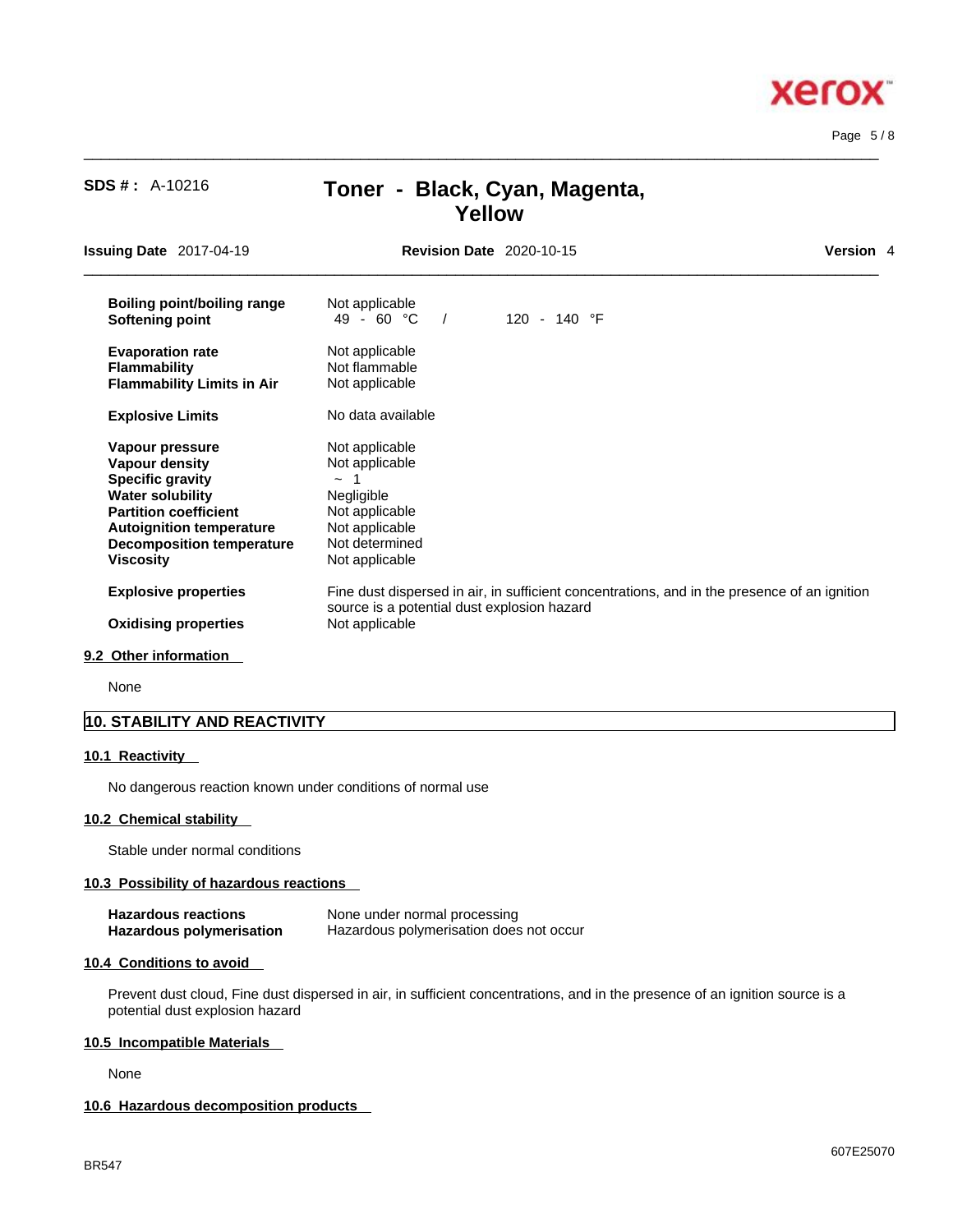Page 6 / 8

**Xerox** 

## **SDS # :** A-10216 **Toner - Black, Cyan, Magenta, Yellow**

**Issuing Date** 2017-04-19 **Revision Date** 2020-10-15 **Version** 4

 $\_$  ,  $\_$  ,  $\_$  ,  $\_$  ,  $\_$  ,  $\_$  ,  $\_$  ,  $\_$  ,  $\_$  ,  $\_$  ,  $\_$  ,  $\_$  ,  $\_$  ,  $\_$  ,  $\_$  ,  $\_$  ,  $\_$  ,  $\_$  ,  $\_$  ,  $\_$  ,  $\_$  ,  $\_$  ,  $\_$  ,  $\_$  ,  $\_$  ,  $\_$  ,  $\_$  ,  $\_$  ,  $\_$  ,  $\_$  ,  $\_$  ,  $\_$  ,  $\_$  ,  $\_$  ,  $\_$  ,  $\_$  ,  $\_$  ,

 $\_$  ,  $\_$  ,  $\_$  ,  $\_$  ,  $\_$  ,  $\_$  ,  $\_$  ,  $\_$  ,  $\_$  ,  $\_$  ,  $\_$  ,  $\_$  ,  $\_$  ,  $\_$  ,  $\_$  ,  $\_$  ,  $\_$  ,  $\_$  ,  $\_$  ,  $\_$  ,  $\_$  ,  $\_$  ,  $\_$  ,  $\_$  ,  $\_$  ,  $\_$  ,  $\_$  ,  $\_$  ,  $\_$  ,  $\_$  ,  $\_$  ,  $\_$  ,  $\_$  ,  $\_$  ,  $\_$  ,  $\_$  ,  $\_$  ,

None under normal use

| 11. TOXICOLOGICAL INFORMATION                                                                                                  |                                                                                                                                                                                                                                                                                                                                                                                                                                                                                                                                                                                                                                                                                                                                                                                                                                                                                                                                                                 |
|--------------------------------------------------------------------------------------------------------------------------------|-----------------------------------------------------------------------------------------------------------------------------------------------------------------------------------------------------------------------------------------------------------------------------------------------------------------------------------------------------------------------------------------------------------------------------------------------------------------------------------------------------------------------------------------------------------------------------------------------------------------------------------------------------------------------------------------------------------------------------------------------------------------------------------------------------------------------------------------------------------------------------------------------------------------------------------------------------------------|
|                                                                                                                                | The toxicity data noted below is based on the test results of similar reprographic materials.                                                                                                                                                                                                                                                                                                                                                                                                                                                                                                                                                                                                                                                                                                                                                                                                                                                                   |
| 11.1 Information on toxicological effects                                                                                      |                                                                                                                                                                                                                                                                                                                                                                                                                                                                                                                                                                                                                                                                                                                                                                                                                                                                                                                                                                 |
| <b>Acute toxicity</b><br>Product Information<br><b>Irritation</b><br>Oral LD50<br>Dermal LD50<br><b>LC50 Inhalation</b>        | No skin irritation, No eye irritation<br>$> 5$ g/kg (rat)<br>5 g/kg (rabbit)<br>$\geq$<br>$> 5$ mg/L (rat, 4 hr)                                                                                                                                                                                                                                                                                                                                                                                                                                                                                                                                                                                                                                                                                                                                                                                                                                                |
| <b>Chronic toxicity</b><br>Product Information<br><b>Chronic effects</b><br>Carcinogenicity<br><b>Other information</b>        | No known effects under normal use conditions<br>See "Other Information" in this section.<br>The IARC (International Agency for Research on Cancer) has listed carbon black as<br>"possibly carcinogenic to humans". However, Xerox has concluded that the presence of<br>carbon black in this mixture does not present a health hazard. The IARC classification is<br>based on studies evaluating pure, "free" carbon black. In contrast, toner is a formulation<br>composed of specially prepared polymer and a small amount of carbon black (or other<br>pigment). In the process of making toner, the small amount of carbon black becomes<br>encapsulated within a matrix. Xeroxhas performed extensive testing of toner, including a<br>chronic bioassay (test for potential carcinogenicity). Exposure to toner did not produce<br>evidence of cancer in exposed animals. The results were submitted to regulatory agencies<br>and published extensively. |
| Other toxic effects<br>Product Information<br><b>Sensitisation</b><br><b>Mutagenic effects</b><br><b>Reproductive toxicity</b> | No sensitisation responses were observed<br>Not mutagenic in AMES Test<br>This product does not contain any known or suspected reproductive hazards                                                                                                                                                                                                                                                                                                                                                                                                                                                                                                                                                                                                                                                                                                                                                                                                             |
| <b>Target organ effects</b>                                                                                                    | None known                                                                                                                                                                                                                                                                                                                                                                                                                                                                                                                                                                                                                                                                                                                                                                                                                                                                                                                                                      |
| Other adverse effects<br><b>Aspiration Hazard</b>                                                                              | None known<br>Not applicable                                                                                                                                                                                                                                                                                                                                                                                                                                                                                                                                                                                                                                                                                                                                                                                                                                                                                                                                    |
| 11.2 Information on other hazards                                                                                              |                                                                                                                                                                                                                                                                                                                                                                                                                                                                                                                                                                                                                                                                                                                                                                                                                                                                                                                                                                 |

**Endocrine disrupting properties** No information available

## **12. ECOLOGICAL INFORMATION**

#### **12.1 Toxicity**

On available data, the mixture / preparation is not harmful to aquatic life

#### **12.2 Persistence and degradability**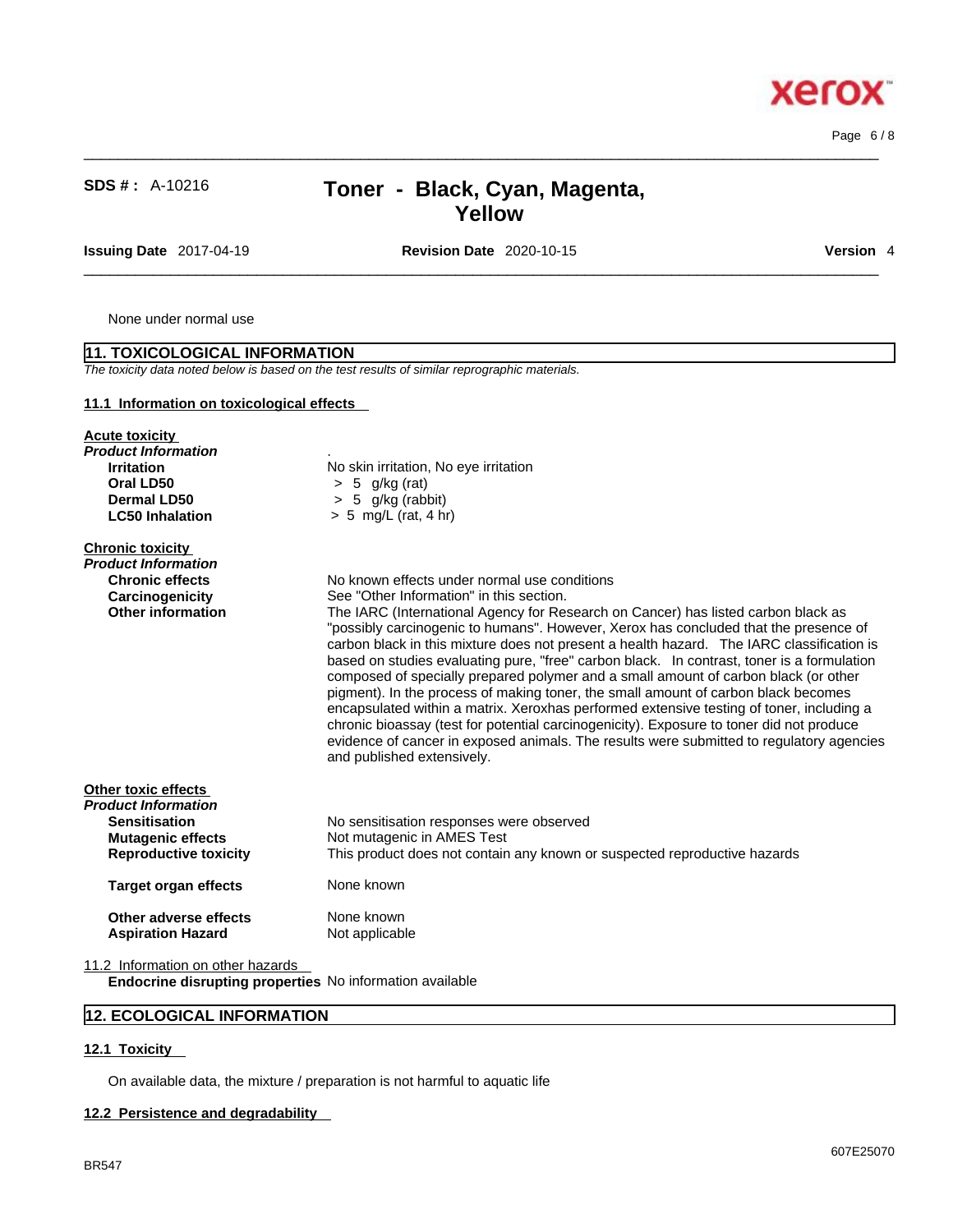**Xero** 

## **SDS # :** A-10216 **Toner - Black, Cyan, Magenta, Yellow**

 $\_$  ,  $\_$  ,  $\_$  ,  $\_$  ,  $\_$  ,  $\_$  ,  $\_$  ,  $\_$  ,  $\_$  ,  $\_$  ,  $\_$  ,  $\_$  ,  $\_$  ,  $\_$  ,  $\_$  ,  $\_$  ,  $\_$  ,  $\_$  ,  $\_$  ,  $\_$  ,  $\_$  ,  $\_$  ,  $\_$  ,  $\_$  ,  $\_$  ,  $\_$  ,  $\_$  ,  $\_$  ,  $\_$  ,  $\_$  ,  $\_$  ,  $\_$  ,  $\_$  ,  $\_$  ,  $\_$  ,  $\_$  ,  $\_$  ,

**Issuing Date** 2017-04-19 **Revision Date** 2020-10-15 **Version** 4

 $\_$  ,  $\_$  ,  $\_$  ,  $\_$  ,  $\_$  ,  $\_$  ,  $\_$  ,  $\_$  ,  $\_$  ,  $\_$  ,  $\_$  ,  $\_$  ,  $\_$  ,  $\_$  ,  $\_$  ,  $\_$  ,  $\_$  ,  $\_$  ,  $\_$  ,  $\_$  ,  $\_$  ,  $\_$  ,  $\_$  ,  $\_$  ,  $\_$  ,  $\_$  ,  $\_$  ,  $\_$  ,  $\_$  ,  $\_$  ,  $\_$  ,  $\_$  ,  $\_$  ,  $\_$  ,  $\_$  ,  $\_$  ,  $\_$  ,

Not readily biodegradable

### **12.3 Bioaccumulative potential**

Bioaccumulation is unlikely

#### **12.4 Mobility in soil**

Insoluble in water

### **12.5 Results of PBT and vPvB assessment**

Not a PBT according to REACH Annex XIII

#### **12.6 Endocrine disrupting properties**

This product does not contain any known or suspected endocrine disruptors

#### **12.7 Other adverse effects**

Although toner is not an aquatic toxin, microplastics may be a physical hazard to aquatic life and should not be allowed to enter drains, sewers, or waterways.

| <b>13. DISPOSAL CONSIDERATIONS</b> |
|------------------------------------|
|------------------------------------|

#### **13.1 Waste treatment methods**

| <b>Waste Disposal Method</b>  | Can be landfilled or incinerated, when in compliance with local regulations<br>If incineration is to be carried out, care must be exercised to prevent dust clouds forming. |
|-------------------------------|-----------------------------------------------------------------------------------------------------------------------------------------------------------------------------|
| <b>EWC Waste Disposal No.</b> | 08 03 18                                                                                                                                                                    |
| <b>Other information</b>      | Although toner is not an aquatic toxin, microplastics may be a physical hazard to aquatic life<br>and should not be allowed to enter drains, sewers, or waterways.          |

## **14. TRANSPORT INFORMATION**

#### **14.1 UN/ID No**

Not regulated

### **14.2 Proper shipping name**

Not regulated

### **14.3 Transport hazard class(es)**

Not classified